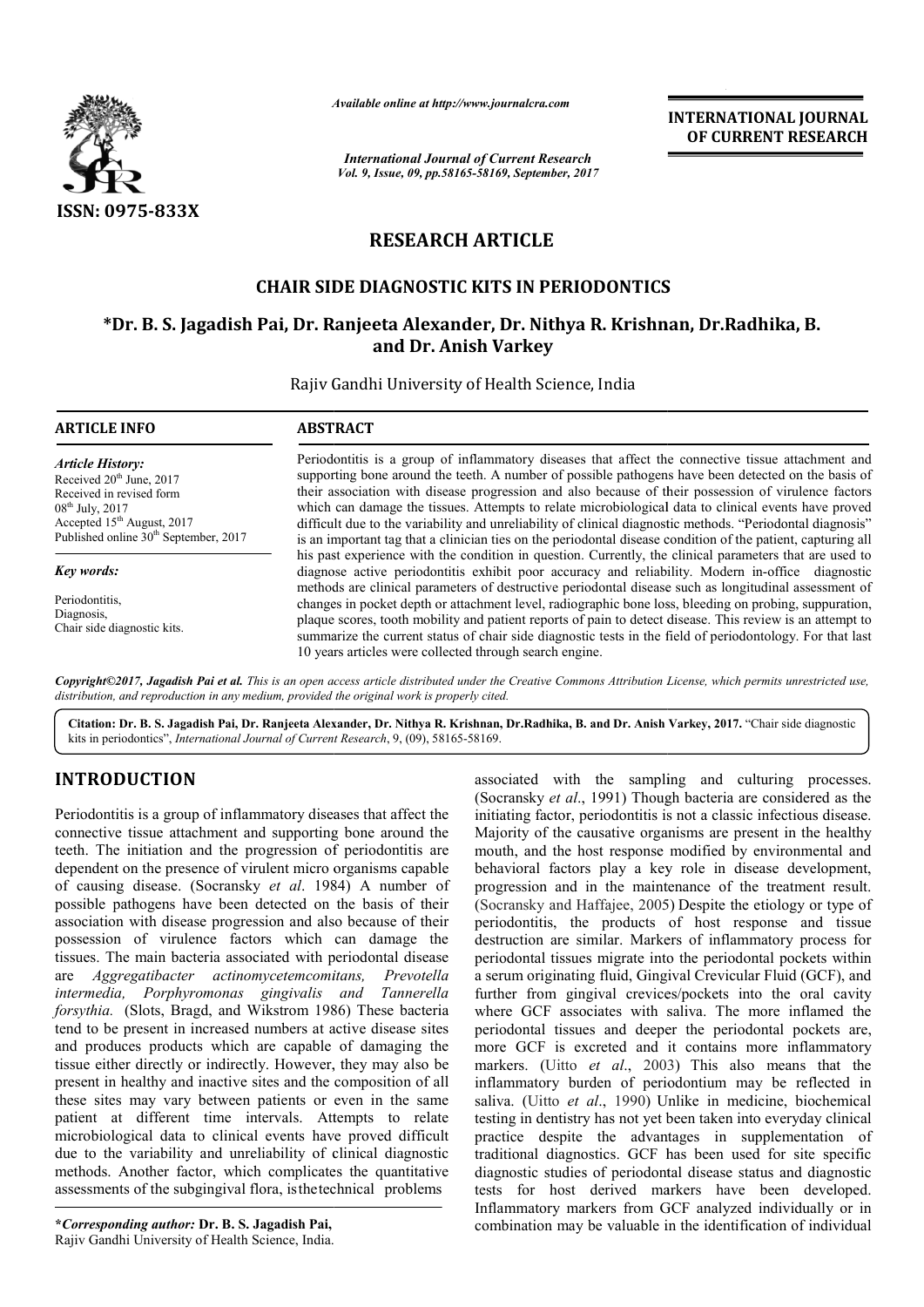sites or teeth at risk of periodontitis progression. Saliva can also be regarded as a diagnostic fluid but unlike GCF, it mirrors more generally the oral status and is more unspecific. Whole saliva contains sloughed epithelial cells from oral mucous membrane, nasopharyngeal discharge, food debris, bacteria and their products and, in dentate subjects, its content is also affected by GCF flow from gingival pockets. An oral rinse sample can be regarded as a fluid containing mainly the GCF from all periodontal pockets. Thus, analysis of oral rinse may be useful in the diagnosis of general periodontal disease status, early identification of subjects at risk of periodontitis, evaluation of periodontal treatment results or the need of hygiene visits during maintenance and in the follow up of the effect of modifying medication over host response (for example low dose doxycycline, LDD). (Rienhardt *et al*., 2010)

"Periodontal diagnosis" is an important tag that a clinician ties on the periodontal disease condition of the patient, capturing all his past experience with the condition in question. The entire constellation of signs and symptoms, along with a detailed history, is elicited, documented, and interpreted to reach at a diagnosis. Most often an accurate diagnosis is the very first concrete step towards the planning and execution of an appropriate individualized treatment plan, contributing significantly towards the success of the therapy (Armitage, 2004). Clinical diagnostic parameters that were introduced more than half a century ago continue to function as the basic model for periodontal diagnosis in current clinical practice as well. A periodontal diagnostic tool, in general, provides pertinent information for differential diagnosis, localization of disease, and severity of infection. They include various disease characteristics such as probing pocket depths, bleeding on probing, clinical attachment levels, plaque index, and radiographs quantifying alveolar bone levels (Giannobile *et al*., 2009; Armitage, 2004). Although there have been significant advances in the understanding of the etiopathogenesis of periodontal disease over the past 4- 5 decades, the traditional methods by which clinicians diagnose periodontal disease have remained virtually unchanged (Wolf and Lamster, 2011). These diagnostics were called in to question during the early 1980s, when longitudinal clinical studies demonstrated that long-held concepts concerning the natural history of periodontal disease required modification (Lamster and Grbic, 1995). More recent paradigms for periodontal disease diagnosis include the possibility of several disease types, based primarily on the rate of disease progression, the distribution of the disease within the mouth, and the chronological age of the patient as well as active and inactive stages of the disease.

#### **Current Clinical Diagnostic Methods**

Since no consistent microbial pattern or host responses are unique to a given type of periodontitis, accurate detection and prediction of disease activity are elusive goals. Currently the clinical parameters that are used to diagnose active periodontitis exhibit poor accuracy and reliability. Modern inoffice diagnostic methods are clinical parameters of destructive periodontal disease such as longitudinal assessment of changes in pocket depth or attachment level, radiographic bone loss, bleeding on probing, suppuration, plaque scores, tooth mobility and patient reports of pain to detect disease. Although an increase in probing depth over time continues to be valuablein predicting future attachment loss, these measurements are influenced by the degree of tissue inflammation, the type of probe used, the angulation and the

force exerted on the probe. These factors impact on the reproducibility of measurements. Alternatively, radiographic assessment often requires minimum of 30% bone demineralization before detection on radiographs, and radiographic change of bone loss is not always detected in sites exhibiting clinical attachment change. Other clinical signs of inflammation, such as mobility, suppuration and bleeding upon probing are very subjective measures and are poor predictors of attachment loss. In a clinical setting, the findings from these diagnostic procedures are generally considered collectively and are the foundation upon which periodontal diagnoses are made, despite several significant weaknesses. Notably, clinical signs of inflammation do not predict disease activity before it has caused significant destruction: physical assessment of periodontitis can only measure damage on the basis of past episodes of destruction. Currently, there is no practical clinical test to determine if disease is active. Moreover, traditional methods of diagnosis are unable to distinguish between successful treatment outcomes and refractory cases of periodontitis that may require further periodontal therapy.In view of these data there is a need in periodontology for the development of efficient, accurate and sensitive tests that will increase the probability of accurate early diagnoses and hopefully lead to improved prevention and treatment of periodontal attachment loss. This review is an attempt to summarize the current status of chair side diagnostic tests in the field of periodontology.

#### **Chair side diagnosis**

The microbial-enzymatic N-benzoyl-DL-arginine-2 napthylamide (BANA) test is one of the modern alternatives to bacterial cultures. Dhalla *et al* conducted an invivo study for the detection of BANA micro-organisms in 20 adult periodontitis patients before and after scaling and root planing by BANA-Enzymatic™ test kit. It detects the presence of three periodontal pathogens in the subgingival plaque (Porphyromonas gingivalis**,** Treponemadenticola and Tannerella forsythia). Four test sites (permanent molar from each quadrant) were selected from each patient and assessed for plaque index, bleeding index and pocket depth before and after scaling and root planing. BANA test was used for the detection and prevalence of the "red complex" bacteria in plaque samples. There was a significant correlation between the BANA test results and the quantity of bacterial plaque, the test being influenced by the composition of bacterial plaque. This study encourages the use of such chair-side tests for a proper diagnosis of periodontal disease and for a good evaluation of the treatment results. (Nipun Dhalla *et al*., 2015) Halimeter is the most used apparatus in halitosis research. Hossam *et al* used halimeter for chair side diagnosis of halitosis in 60 chronic periodontitis patients. The participants were grouped as periodontitis (case), non-surgically treated periodontitis and healthy (control).Volatile sulfur compounds were measured in parts per billion (ppb) as a caliber for halitosis for each group. He concluded that halitosis is directly related to periodontitis and periodontal pocket depth among the adults, which can be successfully diagnosed by the gold standard method, halimeter. (Hossam, 2014) Organoleptic method and halimeter were used by Evirgena *et al* for the assessment of halitosis. Out of the 38 patients, 14 were diagnosed with halitosis by 6 clinicians using a halimeter. The highest sensitivity (89%) was found for clinician No. 6, followed by clinician No. 5 (78%). Specificities were 57% for clinician No. 4 and 36% for clinician No. 1 and No. 5. The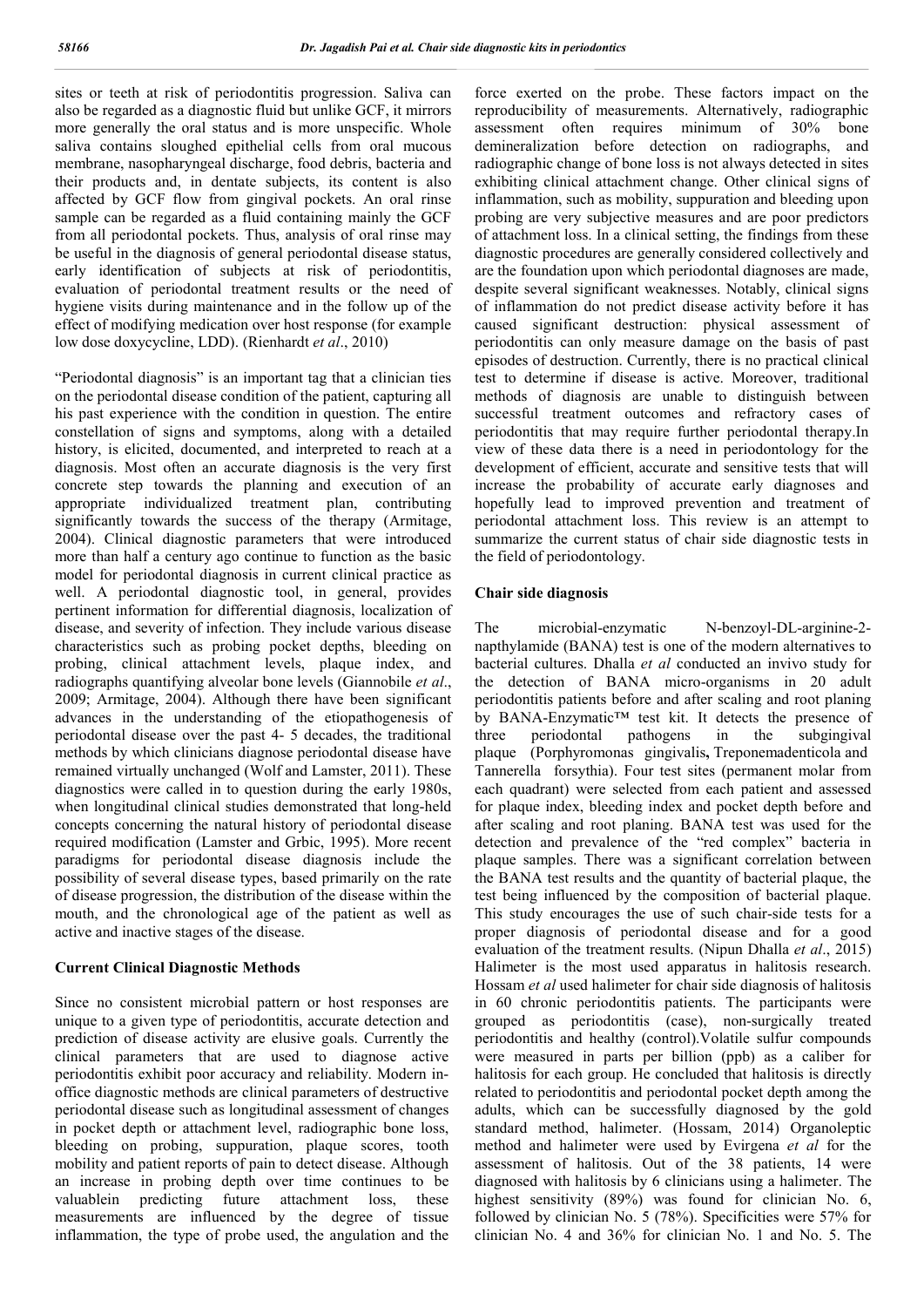most correct positive predictive value (halitosis according to halimeter readings) was made by clinician No. 6 (65%), who also had the highest rates (83%) of negative predictive value (no halitosis according to halimeter readings). There were no statistically significant differences ( $P > 0.05$ ) between the diagnoses of clinicians No. 1, 2, 3, 5, or 6. This study indicates that calibration of clinicians is a significant factor in the organoleptic evaluation of halitosis and he considered halimeter as the gold standard for char side diagnosis of halitosis. (Sehrazat Evirgena *et al*., 2013) OralChroma™ and Halimeter were compared by Salaki *et al* for the assessment of the ability of common cultivable oral anaerobic bacteria to produce malodorous volatile sulfur compounds from cysteine and methionine. The major VSC producers identified by both Halimeter and Oral Chroma with LT cystenine as substrate were Campylobacter ureolyticus, Porphyromonas gingivalis, Tannerella forsythia, Prevotella intermedia, Aggregatibacter actinomycetemcomitans and Gemellamorbillorum. The concentrations of hydrogen sulfide recorded by both Halimeter and Oral Chroma were essentially identical. With LTmethionine as substrate, both Halimeter and Oral Chroma identified different complements of anaerobes with C. ureolyticus, P. gingivalis, Fusobacteriumnucleatum and P. intermedia as major VSC producers. The concentrations of methyl mercaptan recorded by the Halimeter were lower compared to those assessed by the Oral Chroma. (Salaki, 2011)

Dentocult® SM test and PerioCheck® test were used for measuring caries-realted organisms and periodontal diseaserelated organisms respectively. Huang *et al* studied Chair-Side Quantitative Oral-Micro flora Screening for Assessing Familial Correlation of Periodontal Status and Caries Prevalence using the above tests. He enrolled 30 parent-child pairs, with the children exhibiting complete deciduous dentition or mixed dentition with only permanent first molars. Clinical statuses were evaluated using caries and periodontal disease indicators, including the sum of decay and the number of missing or filled teeth (DMFT) for adults, decay, extraction caused by dental disease, and filled teeth (deft), for children, probing depth, and plaque control record (PCR). Supra- and sub-gingival bacteria were determined based on semi-quantitative measurements of microbial infection by using data from the Dentocult<sup>®</sup> SM test and the PerioCheck® test. No statistically significant relationship was detected between the prevalence of periodontal pathogens and that of cariogenic pathogens in the oral cavity. The study showed that the quantity of caries pathogens were not significant related to periodontal pathogens, but the caries clinical outcome is negative related with periodontal clinical outcome between familial pairs. (Yung-Kai Huang *et al*., 2014) The PerioWatch was developed as a simple method of analyzing Asparate amino Transferase (AST) at the chairside. Rez *et al* assessed the presence of aspartate aminotransferase (AST) in peri-implant crevicular fluid, with or without clinical signs of mucositis, to determine its predictive diagnostic value, sensitivity, and specificity. The AST levels were determined (at a threshold of 1200 mIU/mL) using commercial AST test (Pocket-Watch, Sterio-Oss, Loma Linda, Calif)for 60 clinically successful implants in 25 patients with or without peri-implant mucositis. Samples were taken prior (AST1) to peri-implant probing with a manual constantpressure probe (0.2 N) and 15 minutes after probing (AST2). Clinical assessments included radiographic determination of preexisting bone loss, probing, and the evaluation of mucositis, plaque, and bleeding upon probing. There were a significant difference between AST1 and AST2 at both levels. Aspartate

aminotransferase diagnosed with Pocket watch was a reliable predictor of patients with mucositis. (Arturo Sa´nchez-Pe´ rez *et al*., 2012) The Time resolved immunofluorometric assay (IFMA), MMP- 8 specific chair-side dip-stick test, dentoAnalyzer device and the Amersham ELISA kit were compared for gingival crevicular fluid (GCF) matrix metalloproteinase (MMP)-8 detection by Sora *et al*. Matrix metalloproteinase-8 levels from 20 GCF samples from two periodontally healthy subjects, 18 samples from two patients with gingivitis and 45 samples from six patients with moderate to severe periodontitis, altogether 83 samples, were analysed. Western immunoblot using same monoclonal anti-MMP-8 as in IFMA and dentoAnalyzer was used to identify molecular forms of MMP-8 in GCFs. Immunofluorometric assay and dento-Analyzer can detect MMP-8 from GCF samples and these methods are comparable. Using Western immunoblot, it was confirmed that IFMA and dentoAnalyzer can detect activated 55 kDa MMP-8 species especially in periodontitis-affected GCF. Dento Analyzer is among the first quantitative MMP-8 chair-side testing devices in periodontal and peri-implant diagnostics and research. (Sorsa *et al*., 2010)

Mobilometer and florida probe were used by Doshi *et al* to evaluate the association between bone loss and Periotest values. A total number of 60 patients between the age group of 18 and 55 years were divided into subjects with healthy periodontium (Group A), and those with Chronic Generalized Periodontitis (Group B), having a generalized pocket probing depth of  $3 - 8$  mm, respectively. With the help of the Periotest, Florida probe, and radiographs the assessment was carried out. He found that the values were highly significant in the incisor, premolar, and molar areas. The anterior teeth showed higher PTV compared to the posterior teeth; and the mandibular teeth showed higher PTV compared to the maxillary teeth. There was no association between the clinical indices and Periotest values. (YogeshDoshi *et al*., 2010) Specificity of Meridol Perio Diagnostics was verified with purified genomic DNA from several bacterial and fungal species as well as with human DNA by Recani *et al*. In fifty one dentate patient, 136 implants were inserted either in the upper or lower jaw in the place where molars were missing. Cemented suprastructure was put in 32 patients and screw retained suprastructure in 19 patients. Samples were taken with sterile paper points before abutment fixation and six months later (three times during ten seconds from the gingival sulcus) and analyzed with real-time polymerase chain reaction. The frozen culture (1.5 ml) was sent to Carpegen GmbH, and 0.5 ml of the defrosted dilution was used for real-time PCR analysis. The cells were harvested by centrifugation (15,000 g at 41C) for 10 min and immediately subjected to the automated process of the Meridol Perio Diagnostics (GABA International, Munchenstein, Switzerland) analysis. This real-time PCR based analysis was developed and validated by Carpegen GmbH. There was a significant increase in bacterial count in persons with cardiovascular, rheumatic diseases and in those who took medications and were older. (Recani *et al*., 2014) Dip-stick test was used to estimate the concentration of MMP-8 in gingival crevicular fluid in smoking (S) and nonsmoking (NS) patients with chronic periodontitis by Mantalya *et al*. Clinical parameters, MMP-8 test results and concentrations were monitored in 16 patients after initial treatment and in 15 patients after scaling and root planing (SRP), every other month, over a 12-month time period. SRP reduced the mean GCF MMP-8 levels, test scores, probing depth (PD), attachment loss (AL) and bleeding on probing (BOP). In sites of periodontal disease progression, the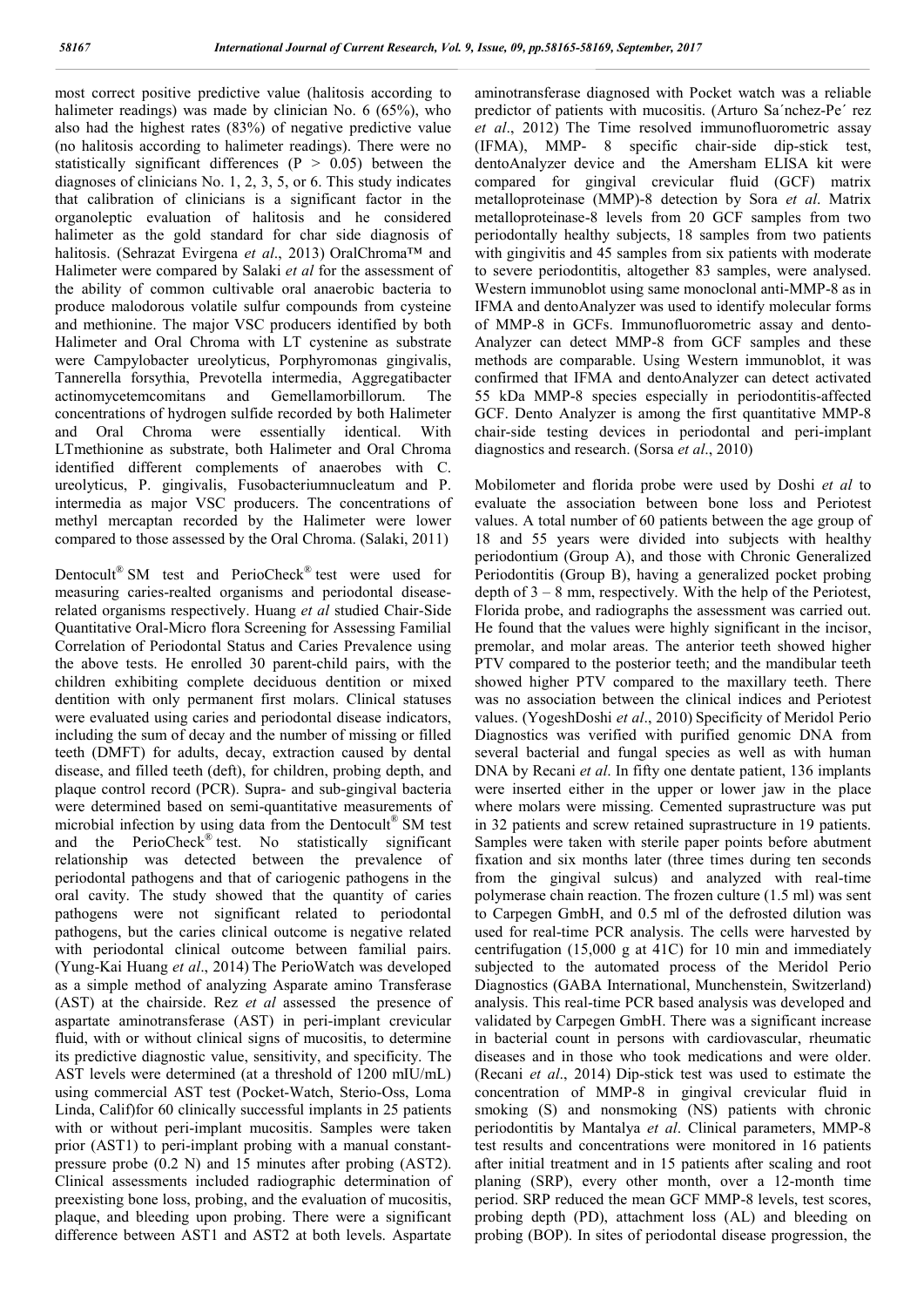distribution of MMP-8 concentrations was broader than in stable sites, indicating a tendency for elevated concentrations in patients with periodontal disease. The mean MMP-8 concentrations in smokers were lower than in nonsmokers, but in smokers and nonsmokers sites with progressive disease, MMP-8 concentrations were similar. (Mäntylä *et al*., 2006)

The Diamond Probe/Perio 2000 System was used to evaluate the relationship between volatile sulfur compounds (VSC) and gingival health status by Pavolotskaya *et al*. A split-mouth design with randomly selected quadrants of the mandibular arch enabled 39 participants to serve as their own controls. At baseline and at three subsequent appointments (days 7, 14, and 21) gingival inflammation (GI), bleeding on probing (BOP), and sulfide levels (SUL) were measured using the Gingival Index and the Diamond Probe/Perio 2000 System. For three weeks, participants refrained from brushing and flossing one randomly selected quadrant of the mandibular arch. Data suggest that SUL correlate positively to GI and BOP on both sides; however, the strength of the correlation was stronger for the NH side. Based on study outcomes, the Diamond Probe/ Perio 2000 System demonstrated the ability to detect sites with elevated SUL; therefore, SUL may be a useful adjunctive indicator of early plaque-induced gingivitis. (Aleksandra Pavolotskaya *et al*., 2006) Comparison of Periocheck (neutral protease) and Perioscan (BANA hydrolase) kits with traditional clinical methods of detecting periodontal disease and to monitor the ability of the kits to reflect the response to initial therapy were done by Hemmings *et al*. 19 patients with moderately severe chronic periodontitis were seen before and after a course of oral hygiene and root instrumentation consisting of 4 appointments. Clinical measurements and test assays were collected at 5 diseased sites and 2 healthy sites in each subject. At baseline Periocheck had a sensitivity of 88% and a specificity of 61% whereas Perioscan had a sensitivity of 99% and a specificity of 55%. When related to the clinical diagnosis. The probability that the tests agreed with the clinical outcome after treatment, was calculated as 50.4% for Periocheck and 52% for Perioscan. (Hemmings *et al*., 1997)

#### **Future perspectives**

It can be interpreted that new technologies that have been developed or are in development can be used to enhance the ability to predict, diagnose and treat periodontitis. Moreover, new diagnostic technologies like nucleic acid and protein microarrays and microfluidics are under development for risk assessment and comprehensive screening of biomarkers. These will provide practitioners with more effective means of prevention, detection and treatment of periodontitis that are currently available. These recent advances are leading to the development of more powerful diagnostic tools for practitioners to optimize their treatment predictability. Future developing chair side diagnostic kits should focus on more reliable predictive test so that it can predict the future periodontal activity and thus enable administration of the treatments tailored to specific sites before irreversible damage has occurred.

#### **Conclusion**

In Periodontology, the success of any treatment is dependents upon the accuracy of the initial diagnosis. At present, the majority of chronic periodontitis cases can be adequately managed using existing diagnostic methodology, although it is clearly more desirable to be able to diagnose "active disease" as it occurs, rather than months later. Gingival crevicular fluid (GCF) became an early medium to examine for biomarkers due to its location within the sulks and easy accessibility. Chapple (2009) states the advantages of using GCF "The biomarkers found in GCF indicate the presence or absence of periodontal pathogens, gingival and periodontal inflammation, the host inflammatory-immune response to certain pathogenic species and host tissue destruction."The disadvantages of using GCF is that it is expensive, time consuming, requires multiple samples of individual tooth sites and requires laboratory processing. Saliva contains a plethora of biomarkers for periodontal disease and has emerged as a medium of choice for periodontal disease. Oral DNA labs (Brentwood, Tenn) offer two salivary tests that evaluate for periodontal disease. MyPerioPath is a DNA test that uses saliva to determine an individual risk for periodontal disease by identifying the specific bacterial pathogens (microbial biomarkers) associated with the disease. MyPerioID uses saliva to determine the patient's genetic susceptibility for periodontal disease by testing for a genetic biomarker. It is believed that 30% of the population carries this genetic variation. While both tests provide useful information regarding an individual risk for periodontal disease, they require the use of laboratory. Significant advances are in development for screening of periodontal disease.Researches have also reported high levels of inflammatory markers like C reactive protein (CRP) in association with chronic and aggressive periodontal disease 10(S). Researchers have developed a lab-on –a chip system to determine the difference of CRP levels between healthy individuals and patients with periodontal disease. The University of Michigan in collaboration with NIDCR has developed a rapid device, known as integrated microfluidic platform for oral diagnostics. This handheld, pocket sized test determines the amount of enzymes like MMP 8 in saliva in less than 10 minutes. Herr (2007) states that "MMP 8 has been identified as major tissue destructive enzyme in periodontal disease. Consequently, MMP 8 is a promising candidate for diagnosing and possibly more importantly, assessing the progression of periodontal disease". Many of the biochemical chairside diagnostic test kits have been marketed .The newly commercially available chairside tests for host and bacterial markers of periodontal disease offer prospects which would make the monitoring of specific sites possible.

### **REFERENCES**

- Aleksandra Pavolotskaya, Gayle McCombs, Michele Darby, Kenneth Marinak and Naik N Dayanand. 2006. Sulcular Sulfide Monitoring: An Indicator of Early Dental Plaque-Induced Gingival Disease. *Journal of Dental Hygiene*, Vol. 80, No. 1.
- Armitage, G. C. 2004. "Periodontal diagnoses and classification of periodontal diseases," *Periodontology* 2000, vol. 34, pp. 9–21.
- Armitage, G. C. 2004. "The complete periodontal examination," *Periodontology* 2000, vol. 34, pp. 22–33.
- Arturo Sa´nchez-Pe´ rez, MD, Marı´a Jose´ Moya-Villaescusa, Rau´ l Guillermo Caffesse, DDS. 2012. Presence of Aspartate Aminotransferase in Peri-Implant Crevicular Fluid With and Without Mucositis. *Journal of Oral Implantology*, 2:115-123.
- Giannobile, W. V., T. Beikler, J. S. Kinney, C. A. Ramseier, T. Morelli, and D. T. Wong, 2009. "Saliva as a diagnostic